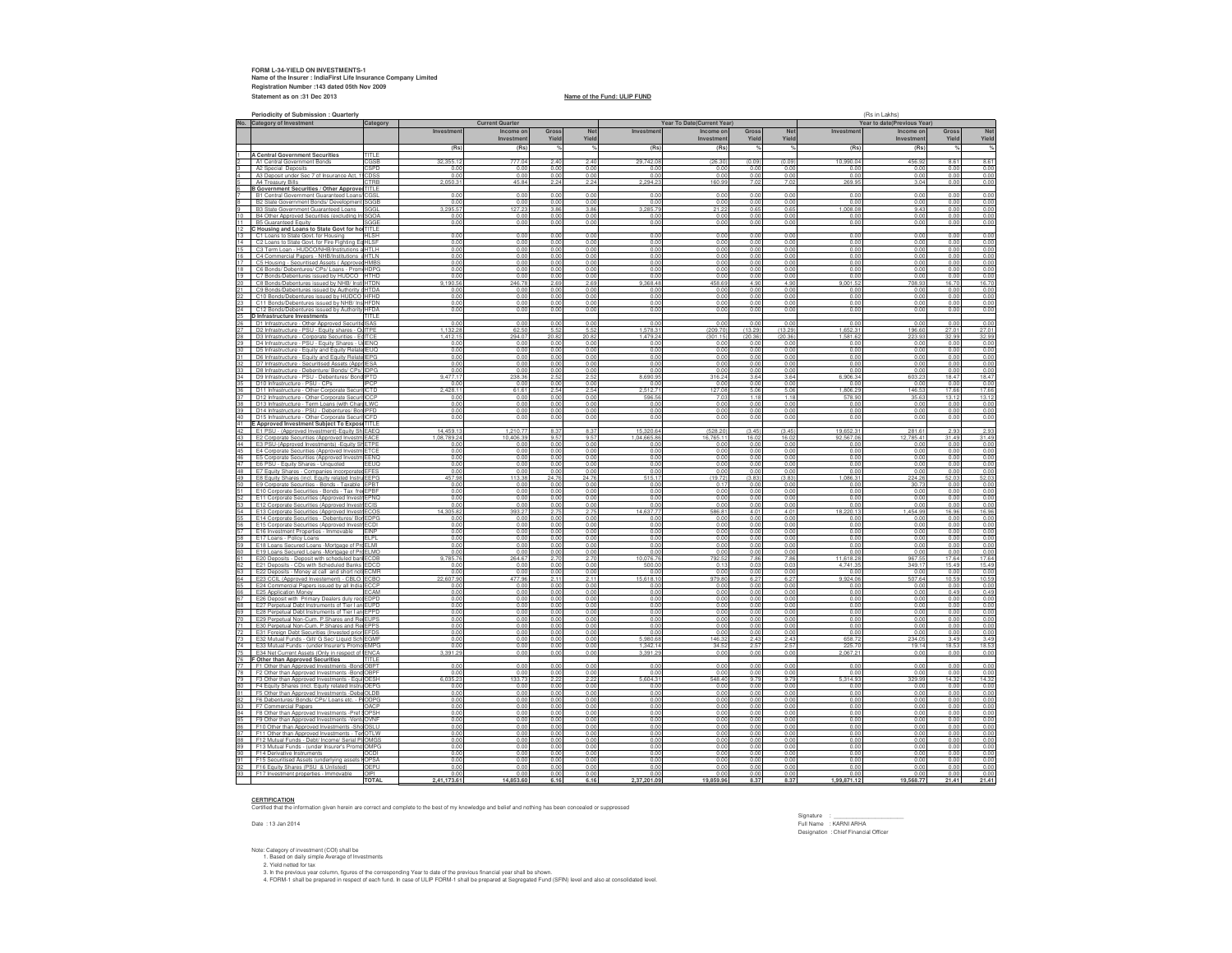## **FORM L-34-YIELD ON INVESTMENTS-1 Name of the Insurer : IndiaFirst Life Insurance Company Limited Registration Number : 143 dated 05th Nov 2009 Statement as on :31 Dec 2013**

## **Name of the Fund: PENSION AND GENERAL ANNUITY BUSINESS**

| Periodicity of Submission : Quarterly                                                                                        |                             |                                  |               |                  |            |                      |             |                |                |                       | (Rs in Lakhs)  |                |                     |  |
|------------------------------------------------------------------------------------------------------------------------------|-----------------------------|----------------------------------|---------------|------------------|------------|----------------------|-------------|----------------|----------------|-----------------------|----------------|----------------|---------------------|--|
| <b>Category of Investment</b>                                                                                                | Category                    | <b>Current Quarter</b>           |               |                  |            | Year To Date(Current |             |                |                | Year to date(Previous |                |                |                     |  |
|                                                                                                                              |                             | Investmen                        | Income or     | Gross            | Ne         | Investmen            | Income or   | Gross          | Net            | Investmen             | Income of      | Gross          | Ne                  |  |
|                                                                                                                              |                             |                                  | Investmen     | Yield            | Yield      |                      | Investmen   | Yield          | Yield          |                       | Investmen      | Yield          | Yield               |  |
|                                                                                                                              |                             | (Rs)                             | (Rs)          | $\gamma_{\rm h}$ |            | (Rs)                 |             | %              | %              | (Rs                   | (Rs            |                |                     |  |
|                                                                                                                              |                             |                                  |               |                  |            |                      | (Rs)        |                |                |                       |                |                |                     |  |
| A Central Government Securities                                                                                              | TITI F                      |                                  | 1.403.45      | 2.12             | 211        | 52.062.8I            | 3.514.8     | 6.75           | 6.75           | 22 774 R              | 1.33R R        | 11.04          | 11.04               |  |
| A1 Central Government Bonds                                                                                                  | CGSB<br><b>SPD</b>          | 66,122.0<br>00                   | 0.00          | 0.00             | 0.01       | 0 <sub>0</sub>       | 00          | 00             | 0.00           | 0 <sub>0</sub>        | 00             | 0.01           |                     |  |
| A2 Special Deposits<br>A3 Deposit under Sec 7 of Insurance Act. 1938                                                         | :nss                        | 00                               | 0.00          | 0.00             | 00         | 00                   | 00          | 0.00           | 0.00           | 00                    | 0 <sub>0</sub> | 00             | 0.00<br>0.0         |  |
| A4 Treasury Bills                                                                                                            | CTRR                        | 5.002.25                         | 47 84         | 0.96             | 0.96       | 3 338 12             | 151.90      | 4.67           | A 67           | <b>5.44 18</b>        | 110.87         | 871            |                     |  |
| <b>B Government Securities / Other Approved Securities</b>                                                                   | <b>TITI F</b>               |                                  |               |                  |            |                      |             |                |                |                       |                |                | 8.71                |  |
| B1 Central Government Guaranteed Loans/ Special/ Non-SLR Bonds                                                               | CGSL                        | 0.00                             | 0.00          | 0.00             | 00         | 0.00                 | 0.00        | 0.00           | 0.00           | 0 <sub>0</sub>        | 0 <sub>0</sub> | 0.00           | 0.00                |  |
| B2 State Government Bonds/ Development Loans                                                                                 | SGGB                        | 00                               | 0.00          | 0.00             | 00         | 0.01                 | 00          | 0.00           | 0.00           | 00                    | 0.0            | 0.00           |                     |  |
| B3 State Government Guaranteed Loans                                                                                         | SGGI                        | 44 676 8                         | 957.39        | 214              | 214        | 37 151 8             | 9384        | 7.91           | 7.91           | 187590                | 823.3          | 8.01           | $\frac{0.00}{8.01}$ |  |
| B4 Other Approved Securities (excluding Infrastructure Investments)                                                          | SGOA                        | 00                               | 0.00          | 0.00             | 00         | 0.01                 | 0.0         | 0.00           | 0.00           | 0.01                  | 00             | 0.00           | 0.00                |  |
| <b>B5 Guaranteed Foulty</b>                                                                                                  | SGGF                        | 0.00                             | 0.00          | 0.00             | 0.00       | 0.00                 | 0.00        | 0.00           | 0.00           | 00                    | 0 <sup>0</sup> | 0.00           | 0.00                |  |
|                                                                                                                              | TITLE                       |                                  |               |                  |            |                      |             |                |                |                       |                |                |                     |  |
| C Housing and Loans to State Govt for housing and fire fighting equipment<br>C1 Loans to State Govt for Housing              | HI SH                       | 0 <sup>0</sup>                   | 00            | 0.00             | 00         | 0.00                 | 00          | 0.00           | 0 <sup>0</sup> | 0 <sub>0</sub>        | 0 <sup>0</sup> | 0.00           | 0.00                |  |
| C2 Loans to State Goyt, for Fire Fighting Equipments                                                                         | HI SF                       | 00                               | 0.00          | 0.00             | 0.01       | 0.01                 | 0.0         | 0.00           | 0.00           | 0 <sub>0</sub>        | 0 <sub>0</sub> | 0.00           |                     |  |
|                                                                                                                              | HTI H                       | 0.01                             | 0.00          | 0.00             | 00         | 00                   | 0.0         | 0.00           | 0.00           | 0.01                  | 0 <sub>0</sub> | 0.00           | 0.00                |  |
| C3 Term Loan - HUDCO/NHB/Institutions accredited by NHB<br>C4 Commercial Papers - NHR/Institutions, accredited by NHR<br>16  | HTI N                       | 0.01                             | 0.00          | 0.00             | 00         | 0.00                 | 0.0         | 0.00           | 0.00           | 0 <sub>0</sub>        | 0 <sup>0</sup> | 0.00           | 0.00<br>0.00        |  |
| C5 Housing - Securitised Assets (Approved Investment)                                                                        | <b>HMRS</b>                 | 0.00                             | 0.00          | 0.00             | 0.00       | 0.00                 | 0.00        | 0.00           | 0.00           | 0.01                  | 0.00           | 0.00           | 0.00                |  |
| C6 Bonds/ Debentures/ CPs/ Loans - Promotor Group                                                                            | <b>HDPG</b>                 | 0.00                             | 0.00          | 0.00             | 00         | 0.00                 | 0.0         | 0.00           | 0.00           | 0 <sub>0</sub>        | 0 <sup>0</sup> | 00             | 0.00                |  |
| 19<br>C7 Bonds/Debentures issued by HUDCO                                                                                    | HTHD                        | 0.00                             | 0.00          | 0.00             | 0.00       | 0.00                 | 0.0         | 0.00           | 0.00           | 0.0                   | 0.0            | 0.00           | 0.00                |  |
| 20<br>C8 Bonds/Debentures issued by NHB/ Institutions accredited by NHB                                                      | <b>HTDN</b>                 | 33.289.2                         | 795.23        | 2.39             | 2.39       | 22.409.73            | 1.589.38    | 7.09           | 7.09           | 9,578.7               | 458.3          | 8.32           | 8.32                |  |
| C9 Bonds/Debentures issued by Authority constituted under any Housing/Building HTDA                                          |                             | 0.00                             | 0.00          | 0.00             | 0.00       | 0.00                 | 0.00        | 0.00           | 0.00           | 0.01                  | 0.01           | 0.00           | 0.00                |  |
| C10 Bonds/Debentures issued by HUDCO                                                                                         | <b>HFHD</b>                 | 0.00                             | 0.00          | 0.00             | 0.00       | 0.00                 | 0.00        | 0.00           | 0.00           | 0.0                   | 0.0            | 0.00           | 0.00                |  |
|                                                                                                                              | <b>HFDN</b>                 | 0.00                             | 0.00          | 0.00             |            | 0.00                 | 0.00        | 0.00           | 0.00           | 0.01                  | 0.01           | 0.00           | 0.00                |  |
| 23<br>C11 Bonds/Debentures issued by NHB/ Institutions accredited by NHB                                                     |                             |                                  |               |                  | 0.00       |                      | 0.00        |                |                |                       |                | 0.00           | 0.00                |  |
| 24<br>C12 Bonds/Debentures issued by Authority constituted under any<br>25.                                                  | <b>HFDA</b><br>TITI F       | 0.00                             | 0.00          | 0.00             | 0.00       | 0.00                 |             | 0.00           | 0.00           | 0.01                  | 0.01           |                |                     |  |
| D Infrastructure Investments                                                                                                 | <b>ISAS</b>                 | 000                              | 0.00          | 0.00             | 0.OC       | 0.00                 | 00          | 0.00           | 0.00           | 0.01                  | 0 <sup>0</sup> | 0.00           | 0.00                |  |
| D1 Infrastructure - Other Approved Securities<br>D2 Infrastructure - PSU - Foulty shares - Quoted                            | <b>ITPF</b>                 | 000                              | 0.00          | 0.00             | 0.OC       | 0.00                 | 0.00        | 0.00           | 0.00           | 00                    | 12             | 0.00           | 0.00                |  |
|                                                                                                                              |                             |                                  |               |                  |            |                      |             |                |                |                       |                |                |                     |  |
| 28.<br>D3 Infrastructure - Corporate Securities - Equity shares - Quoted                                                     | <b>ITCF</b>                 | 000                              | 00            | 0.00             | 0.00       | 0.00                 | 00          | 0.00           | 0.00           | 0.01                  | 00f            | 0.00           | 0.00<br>0.00        |  |
| D4 Infrastructure - PSU - Fouity Shares - Unquoted                                                                           | <b>IFNO</b><br><b>IFLIO</b> | 0 <sub>0</sub>                   | 0.00          | 0.00<br>0.00     | 00<br>0.01 | 0.00                 | 0.0         | 0.00<br>0.01   | 0.00<br>0.01   | 00<br>0.0             | 0.01<br>0.0    | 0.00<br>0.01   | 0.00                |  |
| D5 Infrastructure - Fouity and Fouity Related Instruments (Promoter Group)                                                   | <b>IFPG</b>                 | 0 <sub>0</sub><br>0 <sub>0</sub> | 0.00<br>0.00  | 0.00             | 00         | 0.01<br>0.00         | 0.0<br>00   | 0.01           | 0.00           | 0 <sub>0</sub>        | 0 <sub>0</sub> | 0.0            | 0.00                |  |
| D6 Infrastructure - Equity and Equity Related Instruments (Promoter Group)                                                   |                             |                                  |               |                  |            |                      |             |                |                |                       |                |                | 0 <sup>0</sup>      |  |
| D7 Infrastructure - Securitised Assets (Approved)<br>D8 Infrastructure - Debenture/ Bonds/ CPs/ Loans - Promoter Group<br>33 | <b>IESA</b><br><b>IDPG</b>  | 0.01<br>0.00                     | 0.00<br>0.00  | 0.00<br>0.00     | 00<br>0.00 | 0.00<br>0.00         | 0.0<br>0.00 | 0.01<br>0.00   | 0.00<br>0.00   | 00<br>0.01            | 00<br>0.01     | 0.01<br>0.00   | 0.00                |  |
|                                                                                                                              |                             |                                  |               |                  |            | 34 086 25            |             | 7 18           | 7 18           |                       |                |                |                     |  |
| D9 Infrastructure - PSU - Debentures/ Bonds<br>34                                                                            | <b>IPTD</b>                 | 48.400.34                        | 1,109.11      | 2.29             | 2.29       |                      | 2,449.0     |                |                | 6,897.7               | 189.5<br>00    | 4.67           | 4.67                |  |
| D10 Infrastructure - PSU - CPs<br>D11 Infrastructure - Other Corporate Securities- Debentures/ Bonds                         | IPCP                        | 0.01                             | 0.00          | 0.00             | 0.00       | 0.00                 | 0.0         | 0.00           | 0.00           | 00<br>4.034.3         |                | 0.00           | 0.00                |  |
|                                                                                                                              | <b>ICTD</b>                 | 5.226.8                          | 120.5         | 2.31             | 2.31       | 5.168.33             | 372.1       | 7.2<br>118     | 7.2            |                       | 188.3          | 9.81           | 9.80                |  |
| D12 Infrastructure - Other Corporate Securities - CPs                                                                        | ICCP                        | 0.00                             | 0.00          | 0.00             | 0.00       | 397.71               | 4.69        |                | 1 18           | 385.9                 | 23.7           | 13.12          | 13.12               |  |
| D13 Infrastructure - Term Loans (with Charge)                                                                                | <b>LWC</b>                  | 000                              | 0.00          | 000              | 00         | 000                  | 0.0         | 0.00           | 0.00           | 00                    | 00             | 000            | 0.00                |  |
| 39<br>D14 Infrastructure - PSU - Debentures/ Bonds                                                                           | <b>IPFD</b>                 | 0.00                             | 0.00          | 0.00             | 00         | 0.00                 | 0.0         | 0.00           | 0.00           | 0.01                  | 0 <sub>0</sub> | 0.00           | 0.00                |  |
| D15 Infrastructure - Other Corporate Securities - Debentures/ Bonds                                                          | <b>ICFD</b>                 | 0.00                             | 0.00          | 0.00             | 0.00       | 0.00                 | 0.00        | 0.00           | 0.00           | 0.01                  | 0.0            | 0.00           | 0.00                |  |
| E Approved Investment Subject To Exposure Norms                                                                              | TITLE                       |                                  |               |                  |            |                      |             |                |                |                       |                |                |                     |  |
| E1 PSU - (Approved Investment)-Equity Shares quoted                                                                          | EAEO                        | 0.00                             | 0.00          | 0.00             | 0.00       | 241.54               | 12          | 0.52           | 0.53           | 0 <sub>0</sub>        | 29.8           | 0.00           | 0.00                |  |
| E2 Corporate Securities (Approved Investment) - Equity Shares (ordinary)-Quoted EACE                                         |                             | 0.0                              | 0.00          | 0.00             | 0.00       | 1.738.98             | 65 R        | 379            | 3.75           | 36.5                  | 90.6           | 0.00           | 0.00                |  |
| E3 PSU-(Approved Investments) - Equity Shares -quoted                                                                        | ETPE                        | 0.0                              | 0.0           | 0.0              | 0.0        | 0.0                  | 0.0         | 0.0            | 0.0            | 0.0                   | 0.0            | 0.0            | 0.00                |  |
| E4 Corporate Securities (Approved Investment) - Equity Shares - Quoted                                                       | ETCE                        | 0.0                              | 0.00          | 0.00             | 0.00       | 0.00                 | 0.0         | 0.00           | 0.00           | 0.0                   | 0.0            | 0.00           | 0.00                |  |
| E5 Corporate Securities (Approved Investment) - Equity Unquoted                                                              | EENQ                        | 0.0                              | 0.00          | 0.00             | 0.01       | 0.0                  | 0.0         | 0.0            | 0.0            | 0.0                   | 0.0            | 0.0            | 0.00                |  |
| E6 PSU - Equity Shares - Unquoted                                                                                            | EEUQ                        | 0.0                              | 0.00<br>000   | 0.00<br>00       | 0.01<br>00 | 0.01                 | 0.0         | 0.0            | 0.00           | 0.0                   | 0.0            | 0.0            | 0.00                |  |
| E7 Equity Shares - Companies incorporated outside India (invested prior to IRDA EFES                                         |                             | 00                               |               |                  |            | 0.01                 | 0.0         | 0 <sub>0</sub> | 0.00           | 00                    | 0 <sub>0</sub> | 0.0            | 0.00                |  |
| 49<br>E8 Equity Shares (incl. Equity related Instruments) - Promoter Group                                                   | FFPG                        | 0.01                             | 0.00          | 0.00             | 0.00       | 0.00                 | 0.0         | 0.00           | 0.00           | 0 <sub>0</sub>        | 19             | 0.00           | 0.00                |  |
| E9 Corporate Securities - Bonds - Taxable                                                                                    | EPBT                        | 2,004.3                          | 49.99         | 245              | 249        | 200447               | 149 F       | 747            | 7.47           | 1 49R F               | 373            | 511            | 51                  |  |
| E10 Corporate Securities - Bonds - Tax free                                                                                  | FPRF                        | 0.0                              | 0.00          | 0.00             | 0.00       | 0.00                 | 0.0         | 0.00           | 0.00           | 0.0                   | 0.01           | 0.00           | 0.00                |  |
| E11 Corporate Securities (Approved Investment) -Pref Shares                                                                  | EPNO                        | 0.0                              | 0.00          | 0.00             | 0.0        | 0 <sub>0</sub>       | 0.0         | 0.0            | 0.0            | 00                    | 0 <sub>0</sub> | 0.0            | 0.00                |  |
| E12 Corporate Securities (Approved Investment ) - Investment in Subsidiaries                                                 | <b>ECIS</b>                 | 0.0                              | 0.00          | 0.00             | 0.01       | 0.01                 | 0.0         | 0.01           | 0.00           | 0.0                   | 00             | 0.01           | 0.00                |  |
| E13 Corporate Securities (Approved Investment ) -Debentures                                                                  | ECOS                        | 52130                            | <b>597 48</b> | 2.37             | 2.37       | 22 970 23            | 1 685 S     | 7.34           | 7.34           | 139702                | 7347           | 8.53           | 8.53                |  |
| E14 Corporate Securities - Debentures/ Bonds/ CPs/ Loans - Promoter Group                                                    | <b>FDPG</b>                 | 0.01                             | 0.00          | 0.00             | 0.00       | 0.01                 | 0.0         | 0.00           | 0.00           | 0 <sub>0</sub>        | 0 <sub>0</sub> | 0.00           | 0.00                |  |
| E15 Corporate Securities (Approved Investment ) - Derivative Instruments                                                     | ECDI                        | 0.0                              | 0.0           | 0.0              | 0.0        | 0.0                  | 0.0         | 0.0            | 0.0            | 0.0                   | 0.0            | 0.0            | 0.00                |  |
| E16 Investment Properties - Immovable                                                                                        | EINP                        | 0.0                              | 0.00          | 0.00             | 0.00       | 0.00                 | 0.0         | 0.0            | 0.00           | 0.0                   | 0.0            | 0.01           | 0.00                |  |
| E17 Loans - Policy Loans                                                                                                     | ELPL                        | 0.0                              | 0.00          | 0.00             | 0.01       | 0.0                  | 0.0         | 0.0            | 0.0            | 0.0                   | 0.0            | 0.0            | 0.00                |  |
| E18 Loans Secured Loans -Mortgage of Property in India (term Loan)                                                           | <b>FIMI</b>                 | 0.0                              | 0.00          | 0.00             | 0.01       | 0.01                 | 0.0         | 0.00           | 0.00           | 0.0                   | 0.0            | 0.01           | 0.00                |  |
| E19 Loans Secured Loans -Mortgage of Property outside India (term Loan                                                       | <b>ELMO</b>                 | 0.0                              | 0.00          | 0.0              | 0.0        | 0.0                  | 0.0         | 0.0            | 0.0            | 0.0                   | 0.0            | 0.0            | 0.00                |  |
| E20 Deposits - Deposit with scheduled banks                                                                                  | ECDB                        | 8.587.3                          | 229.6         | 2.67             | 2.67       | 7.382.0              | 582.8       | 7.9            | 7.9            | 5,429.0               | 391.4          | 10.8           | 10.82               |  |
| E21 Deposits - CDs with Scheduled Banks                                                                                      | EDCD                        | 0.0                              | 0.0           | 0.0              | 0.0        | 0.0                  | 0.0         | 0.0            | 0.0            | 1.479.5               | 102.6          | 8.0            | 8.0                 |  |
| E22 Deposits - Money at call and short notice with banks /Repo                                                               | ECMR                        | 0.0                              | 0.00          | 0.00             | 0.00       | 0.00                 | 0.0         | 0.00           | 0.00           | 0.0                   | 0.0            | 0.00           | 0.00                |  |
| E23 CCIL (Approved Investement) - CBLO                                                                                       | ECBO                        | 8,080.7                          | 171.43        | 2.12             | 2.12       | 12.919.7             | 774.2       | 5.9            | 5.9            | 1,318.4               | 361.8          | 46.1           | 46.14               |  |
| E24 Commercial Papers issued by all India Financial Institutions rated very strong ECCP                                      |                             | 0.0                              | 0.00          | 0.00             | 0.00       | 0.01                 | 0.0         | 0.01           | 0.00           | 0.0                   | 0.0            | 0.01           | 0.00                |  |
| E25 Application Money                                                                                                        | ECAM                        | 0.0                              | 0.00          | 000              | 0.01       | 0.01                 | 0.0         | 0.34           | 0.34           | 00                    | 00             | 0.01           | 0.00                |  |
| E26 Deposit with Primary Dealers duly recognised by RBI                                                                      |                             | 0.01                             | 0.00          | 0.00             | 0.00       | 0.00                 | 0.0         | 0.00           | 0.00           | 0.0                   | 0.0            | 0.01           | 0.00                |  |
| E27 Perpetual Debt Instruments of Tier I and Il Capital issued by PSU Banks                                                  |                             | 0 <sub>0</sub>                   | 0.01          | 0.00             | 0.01       | 0.00                 |             | 0.01           | 0.OC           | 0.0                   | 0 <sub>0</sub> | 0.0            | 0.0                 |  |
| E28 Perpetual Debt Instruments of Tier I and II Capital issued by Non-PSU Banks EPPD                                         |                             | 0.01                             | 0.00          | 0.00             | 0.00       | 0.00                 | 0.0         | 0.00           | 0.00           | 0.0                   | 0.0            | 0.00           | 0.00                |  |
| E29 Perpetual Non-Cum. P.Shares and Redeemable Cumulative P.Shares of Tier EUPS                                              |                             | 0.0                              | 0.00          | 0.00             | 0.01       | 0.0                  | 0.0         | 0.0            | 0.00           | 0.0                   | 0.0            | 0.0            | 0.00                |  |
| E30 Perpetual Non-Cum. P.Shares and Redeemable Cumulative P.Shares of Tier EPPS                                              |                             | 0.01                             | 0.00          | 0.00             | 0.00       | 0.00                 | 0.0         | 0.00           | 0.00           | 0.0                   | 0.0            | 0.00           | 0.00                |  |
| E31 Foreign Debt Securities (Invested prior to IRDA Regulations)                                                             | <b>EFDS</b>                 |                                  | 0.0           | 0.0              | 0.0        | 0.0                  |             | 0.0            | 0.0            | 0.0                   | 0.0            | 0.0            | 0.00                |  |
| E32 Mutual Funds - Gill/ G Sec/ Liquid Schemes                                                                               | <b>EGMF</b>                 | 0.01                             | 0.00          | 0.00             | 0.00       | 4.604.3              | 109.4       | 2.40           | 2.40           | 2,343.46              | 161.8          | 14.18          | 14.18               |  |
| E33 Mutual Funds - (under Insurer's Promoter Group)                                                                          | <b>EMPG</b>                 | 0.0                              | 0.00          | 0.00             | 0.01       | 1.544.5              | 37.0        | 2.40           | 2.40           | 759.6                 | 9.6            | 0.0            | 0.00                |  |
| E34 Net Current Assets (Only in respect of ULIP Business)                                                                    | <b>ENCA</b>                 | 0.0                              | 0.00          | 0.00             | 0.01       | 0.0                  | 0.0         | 0.00           | 0.00           | 0.0                   | 0.0            | 0.01           | 0.00                |  |
| Other than Approved Securities                                                                                               | TITLE                       |                                  |               |                  |            |                      |             |                |                |                       |                |                |                     |  |
| F1 Other than Approved Investments -Bonds -PSU- Taxable                                                                      | OBPT                        | 0.00                             | 0.00          | 0.00             | 0.01       | 0.00                 | 0.0         | 0.00           | 0.00           | 0.00                  | 0.0            | 0.00           | 0.00                |  |
| F2 Other than Approved Investments -Bonds -PSU- Tax free                                                                     | ORPE                        | 0.0                              | 0.0           | 0.0              | 0.0        | 0.0                  | 0.0         | 0.0            | 0.0            | 0.0                   | 0.0            | 0.0            | 0.00                |  |
| F3 Other than Approved Investments - Equity Shares (incl PSUs and Unlisted                                                   | OESH                        | $\overline{0}$                   | 0.00          | 000              | 0.0        | 0.0                  |             | 0.00           | 0.00           | 00                    | 00             | 0.0            | 0.0                 |  |
| F4 Equity Shares (incl. Equity related Instruments) - Promoter Group                                                         | OEPG                        | 0.01                             | 0.00          | 0.00             | 0.00       | 0.00                 | 0.0         | 0.00           | 0.00           | 0.01                  | 0.0            | 0.01           | 0.00                |  |
| F5 Other than Approved Investments -Debentures                                                                               | OI DR                       | 0.01                             | 0.00          | 0.00             | 00         | 0.00                 | 0.0         | 0.00           | 0.00           | 00                    | 0 <sub>0</sub> | 0.01           | 0.0                 |  |
| F6 Debentures/ Bonds/ CPs/ Loans etc. - Promoter Group                                                                       | ODPG                        | 0.00                             | 000           | 0.00             | 00         | 0.00                 | 0.0         | 0.00           | 0.00           | 00                    | 00             | 0.00           | 0.00                |  |
| F7 Commercial Papers                                                                                                         | <b>OACP</b>                 | 0.00                             | 0.00          | 0.00             | 000        | 0.00                 | 0.00        | 0.00           | 0.00           | 0 <sup>0</sup>        | 0 <sup>0</sup> | 0.00           | 0.00                |  |
| F8 Other than Approved Investments -Pref Shares                                                                              | <b>H2QU</b>                 | 0 <sub>0</sub>                   | 000           | 000              | 000        | 0.00                 | 0.0         | 0.00           | 0.00           | 0.0                   | 00             | 00             | 0.00                |  |
| F9 Other than Approved Investments -Venture fund                                                                             | OVNF                        | 0.01                             | 0.00          | 0.00             | 0.00       | 0.00                 | 0.0         | 0.00           | 0.00           | 0.0                   | 0.0            | 0.00           | 0.00                |  |
| F10 Other than Approved Investments -Short Trem Loans (Unsecured Deposits)                                                   | OSLU                        | 0.0                              | 0.00          | 0.00             | 0.01       | 0.00                 | 0.0         | 0.00           | 0.00           | 0.0                   | 0.0            | 0.01           | 0.00                |  |
| F11 Other than Approved Investments - Term Loans (without charge)                                                            | OTLW                        | 0.0                              | 0.00          | 0.00             | 0.01       | 0.00                 | 0.0         | 0.00           | 0.00           | 0.0                   | 0.0            | 0.01           | 0.00                |  |
| F12 Mutual Funds - Debt/ Income/ Serial Plans/ Liquid Scheme                                                                 | OMGS                        | 0 <sub>0</sub>                   | 0.00          | 0.00             | 00         | 0.00                 | 0.0         | 0.0            | 0.00           | 0 <sub>0</sub>        | 0.0            | 0.0            | 0.00                |  |
| F13 Mutual Funds - (under Insurer's Promoter Group)                                                                          | OMPG                        | 0.00                             | 0.00          | 0.00             | 0.00       | 0.00                 | 0.0         | 0.00           | 0.00           | 0.0                   | 0.0            | 0.00           | 0.00                |  |
| F14 Derivative Instruments                                                                                                   | OCDI                        | 0.0                              | 0.00          | 0.00             | 0.01       | 0.00                 | 0.0         | 0.01           | 0.00           | 0.0                   | 0.0            | 0.01           | 0.00                |  |
| F15 Securitised Assets (underlying assets Housing Loan/ Infrastructure assets)                                               |                             | 0 <sub>0</sub>                   | 0.00          | 0.00             | 0.00       | 0.00                 | 0.0         | 0.00           | 0.00           | 0 <sub>0</sub>        | 0 <sub>0</sub> | 0.01           | 0.00                |  |
| F16 Equity Shares (PSU & Unlisted)                                                                                           | OFPU                        | 0.01                             | 0.01          | 0.00             | 0.00       | 0.00                 | 0.0         | 0.00           | 0.00           | 0.00                  | 0.01           | 0.00           | 0.00                |  |
| F17 Investment properties - Immovable                                                                                        | OIDI                        | 0.01                             | 0.01          | 0.00             | 0.00       | 00                   | 0.00        | 0.00           | 0.00           | 0.01                  | 0.01           | $0.00$<br>9.75 | 0.00                |  |
|                                                                                                                              | <b>TOTAL</b>                | 2,46,603.01                      | 5.482.08      | 2.22             | 2.22       | 2.07.920.84          | 14.426.22   | 6.94           | 6.94           | 89,810.53             | 5.056.44       |                | 9.75                |  |

**CERTIFICATION** Certified that the information given herein are correct and complete to the best of my

Date : 13 Jan 2014

Note: Category of investment (COI) shall be as per Guidelines, as amended from<br>1. Based on daily simple Average of Irwestments<br>2. Yield netted for tax<br>3. In the previous year column, figures of the corresponding Year to da

Signature :<br>Full Name : KARNI ARHA<br>Designation : Chief Financial Officer